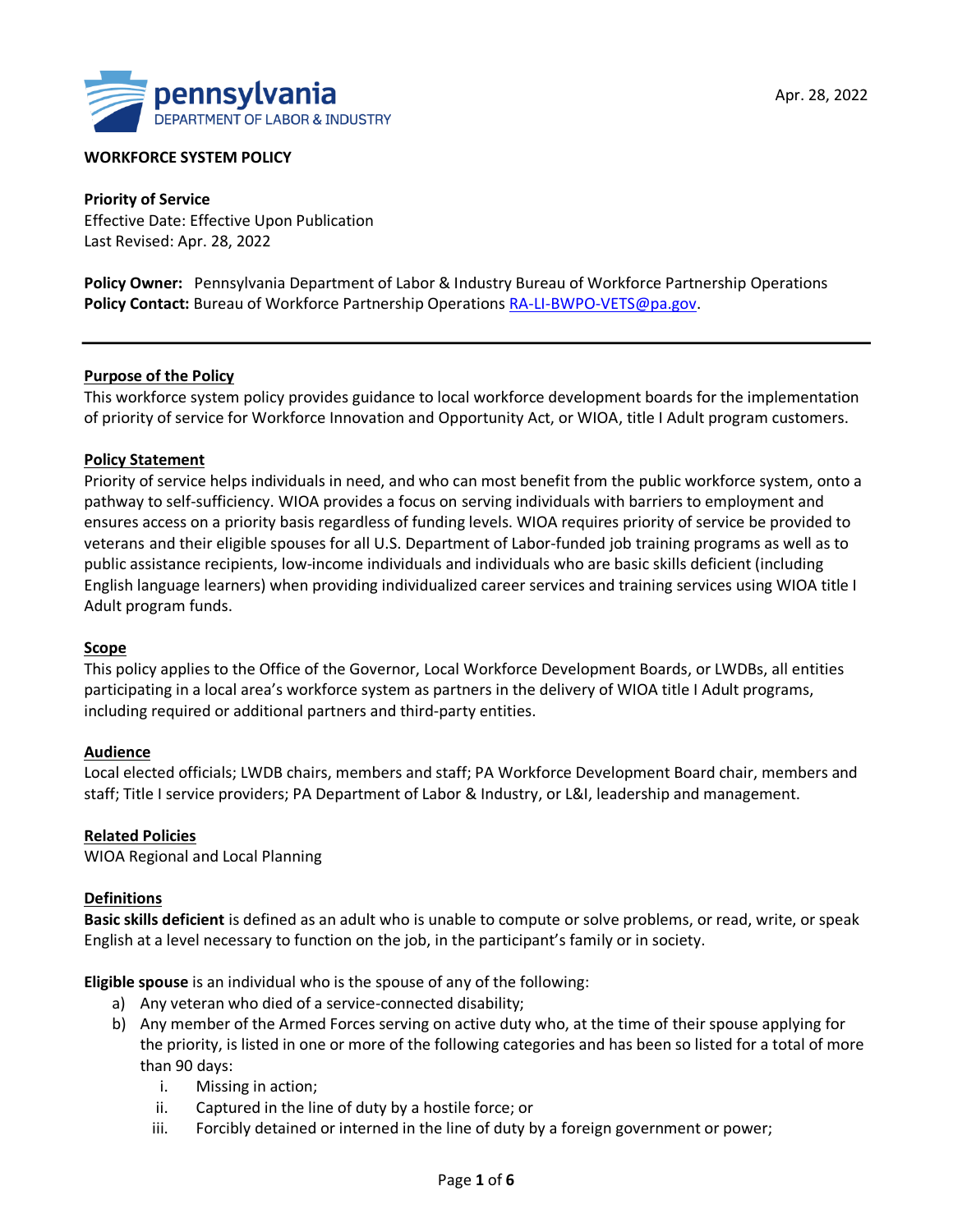- c) Any veteran who has a total disability resulting from a service-connected disability, as evaluated by the Department of Veterans Affairs; or
- d) Any veteran who died while a disability was in existence.

A spouse whose eligibility is derived from a living veteran or service member (i.e., categories b. or c. above) would lose his or her eligibility if the veteran or service member were to lose the status that is the basis for the eligibility (e.g. if a veteran with a total service-connected disability were to receive a revised disability rating at a lower level). Similarly, for a spouse whose eligibility is derived from a living veteran or service member, that eligibility would be lost upon divorce from the veteran or service member.

**Individuals with a barrier to employment** are a member of one (1) or more of the following populations:

- a) Displaced homemakers;
- b) Low-income individuals;
- c) Indians, Alaska Natives and Native Hawaiians, as such terms are defined in WIOA Sec. 166;
- d) Individuals with disabilities, including youth who are individuals with disabilities;
- e) Older individuals (to mean an individual age 55 or older);
- f) Ex-offenders;
- g) Homeless individuals (as defined in section 41403(6) of the Violence Against Women Act of 1994 (42 U.S.C. 14043e-2(6)), or homeless children and youths (as defined in section 725(2) of the McKinney-Vento Homeless Assistance Act (42 U.S.C. 11434(a)(2));
- h) Youth who are in or have aged out of the foster care system;
- i) Individuals who are English language learners, individuals who have low levels of literacy, and individuals facing substantial cultural barriers;
- j) Eligible migrant and season farmworkers, as defined in WIOA Sec. 167(i);
- k) Individuals within two (2) years of exhausting lifetime eligibility under part A of title IV of the Social Security Act (42 U.S.C. 601 et. seq.);
- l) Single parents (including single pregnant women);
- m) Long-term unemployed individuals; or
- n) Such other groups as the Governor involved determines to have barriers to employment.

**Individualized career services** include comprehensive and specialized assessments, development of an individual employment plan, group and individual counseling, career planning, short-term prevocational services, internships and work experiences, workforce preparation activities, financial literacy services, out-ofarea job search and relocation assistance, and English language acquisition and integrated education and training programs.

**Low-income Individual** means an individual who is a member of one (1) or more of the following populations:

- Recipients of public assistance;
- Individuals in a family with total income below the poverty line or 70% of the lower living standard income level;
- Homeless;
- Foster youth;
- A recipient of or is eligible to receive a free or reduced-price lunch under the Richard B. Russell National School Lunch Act; or
- Individuals with disabilities with individual income below the poverty line or 70% of the lower living standard income level.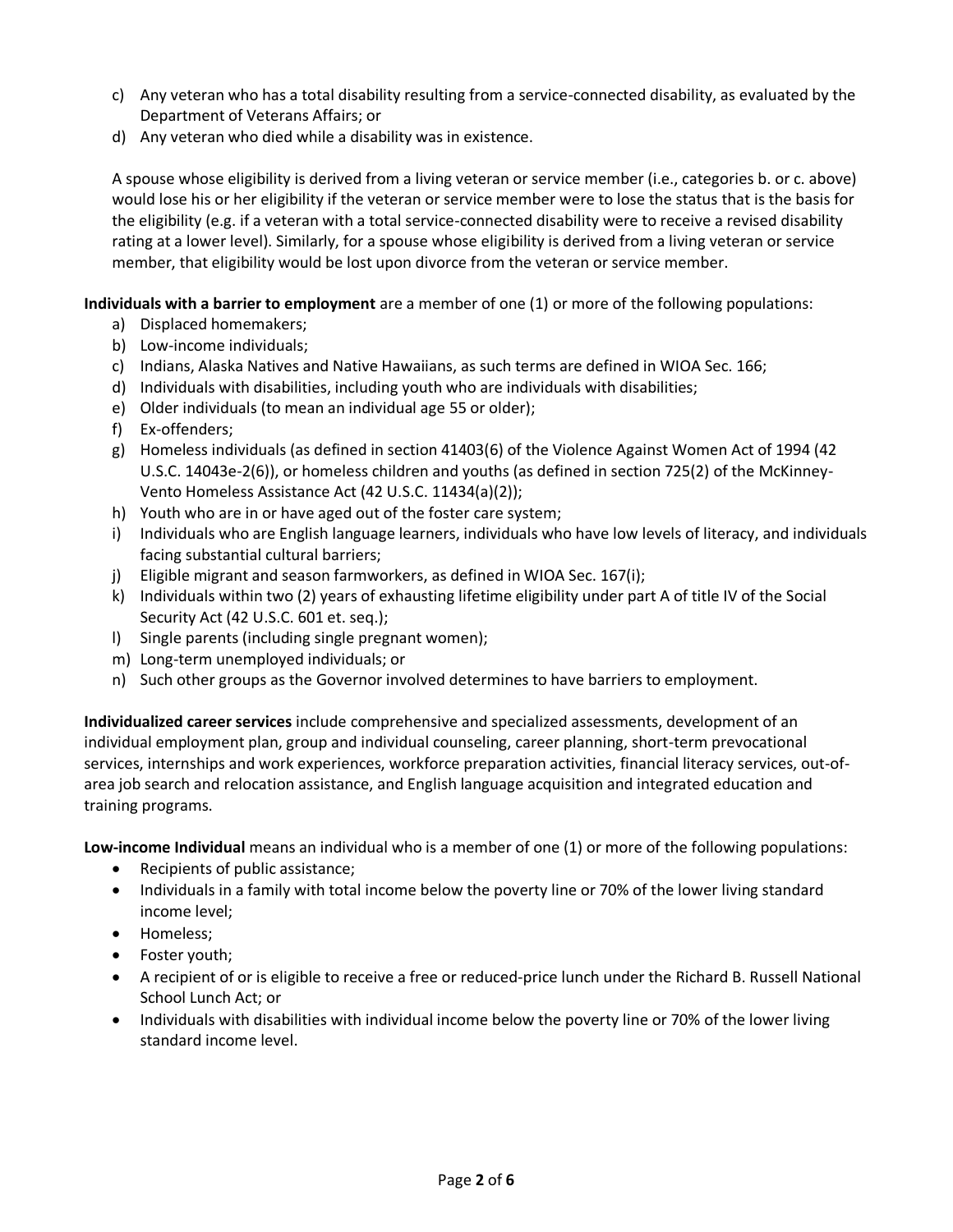**Recipients of public assistance** means individuals who receive, or in the past six (6) months have received, or are a member of a family that is receiving or in the past six (6) months has received, assistance through one (1) or more of the following:

- Supplemental Nutrition Assistance Program (SNAP);
- Temporary Assistance for Needy Families (TANF);
- Supplemental Security Income (SSI); or
- State or local income-based public assistance.

**Statutory priority groups** are groups of individuals given priority of service in compliance with the statutory requirements of WIOA. The three (3) groups of individuals targeted for priority when providing individualized career services and training services in the WIOA title I Adult program are:

- Public assistance recipients;
- Low-income individuals; and
- Individuals who are basic skills deficient.

**Veteran** is a person who served on active duty in the military service (of the U.S.) for a period of more than 180 days and who was discharged or released with other than a dishonorable discharge; or was discharged or released from active duty because of a service-connected disability; or was discharged as a member of a reserve component under an order to active duty pursuant to Section 672(a), (d), or (g), 673 or 673(b) of Title 10, who served on active duty during a period of war or in a campaign or expedition for which a campaign badge is authorized and was discharged from such duty with other than a dishonorable discharge.

# **Performance Goals**

Each LWDB's success in achieving priority of service for the targeted groups within the Adult program will be measured by a state-established formula comparing the percentage of individuals in the three (3) statutory priority targeted groups, adding those in the local discretionary priority group who were enrolled in the Adult program versus the percentage of all other individuals who were enrolled in the program. The goal for each local area is to serve a greater percentage of Adult customers from the priority targeted groups than all other individuals. The Department of Labor's Employment & Training Administration envisions 75% of Adult program participants be from the priority targeted groups. Local areas must ensure a minimum benchmark of 50.1% of Adult participants be composed of individuals in one or more of the three (3) statutory priority groups.

Local areas are expected to conduct active outreach to recruit the statutory priority groups.

# **Applying Priority of Service**

Individuals in the statutory priority groups are given priority over other individuals for receipt of individualized career services and training services funded by the WIOA title I Adult program. Veterans and eligible spouses within these groups receive priority over non-veterans. Adult priority is determined for the targeted groups during eligibility and enrollment.

# **Veterans' Priority of Service Across Programs**

Eligible veterans and eligible spouses receive priority of service across all programs and funding streams. For example, an eligible veteran who is also a dislocated worker will receive priority of service in the dislocated worker program. An eligible spouse who is 20 years old and a displaced homemaker would receive priority of service as a WIOA out-of-school youth **in the Title I Youth program** (after the appropriate Title I OSY eligibility determination is made).

# **Interaction of the Adult Priority and Veterans' Priority of Service**

The priority of service for veterans and eligible spouses applies across all qualified employment and training programs. Priority of service for public assistance recipients, low-income individuals and individuals who are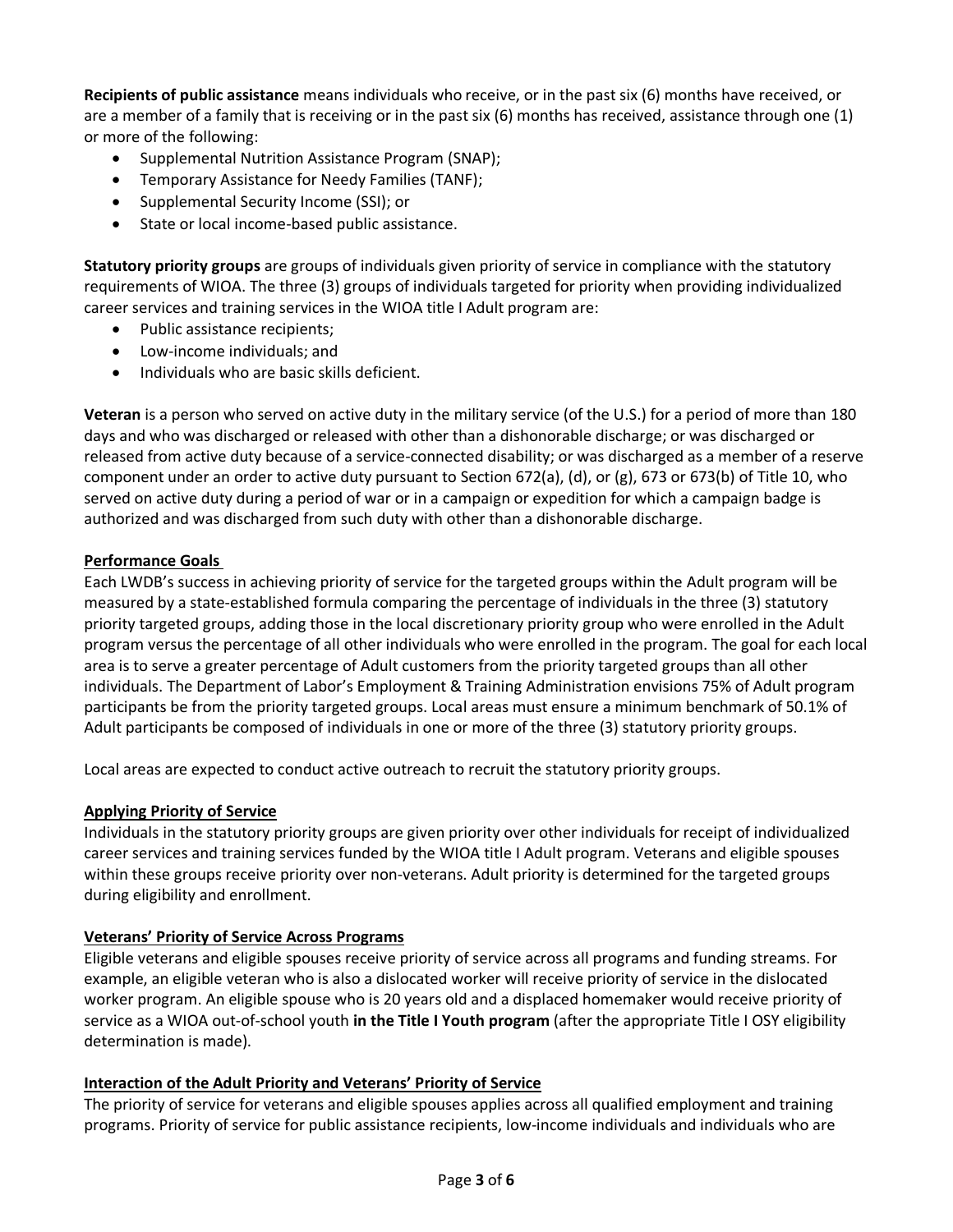basic skills deficient applies only to the receipt of individualized career services and training services in the WIOA title I Adult program. LWDBs may establish a local discretionary priority that also gives priority to other individuals specifically for the receipt of individualized career services and training services in the WIOA title I Adult program. With regard to the priority of service for veterans and eligible spouses, priority of service for the WIOA title I Adult program must be applied in the following order:

- 1. Veterans and eligible spouses who meet the requirements of a statutory priority group and Adult program eligibility must receive the highest level of priority for services;
- 2. Other individuals (not veterans or eligible spouses) who meet the requirements of a statutory priority group and Adult program eligibility then receive the second level of priority for services;
- 3. All other veterans and eligible spouses who do not meet the requirements of a statutory priority group but do meet Adult program eligibility, then receive the third level of priority for services;
- 4. Other individuals (not veterans or eligible spouses) who do not meet the requirements of a statutory priority group but do meet a local area or Governor established discretionary priority and Adult program eligibility, then receive the fourth level of priority for services; and
- 5. Other individuals (not veterans or eligible spouses) who do not meet the requirements of a statutory priority group and do not meet the local discretionary priority, but do meet Adult program eligibility, then receive the fifth level of priority for services.

# **Local Area Assessments and Discretionary Priority**

# **Basic Skills Assessment**

In assessing basic skills, local workforce staff may only use assessment instruments that are valid and appropriate and must provide reasonable accommodation in the assessment process, if necessary, for individuals with disabilities. Standardized assessments must be administered following published guidelines and locators/appraisals must be used to determine the appropriate level of use of such assessments.

An adult may be assessed as basic skills deficient through case manager observations and documented in case notes. For example, the career planner may observe that the adult is not able to read or fill out an application form or does not have basic computer literacy. A case manager may also document basic skills deficient using any one (1) of the following:

- Basic skills assessment questions or test results;
- School records;
- Referral or records from a title II Adult Basic Education program; or
- Referral or records from an English Language Learner program.

Case notes must include the assessment used. The career planner does not need to keep a hard copy of the information verified in the participant's case file. For example, a career planner verifies an individual is basic skills deficient by viewing school records, specifically, enrollment in a WIOA title II Adult Education/Literacy program. The case notes must include auditable information, such as the name of the school and the date of enrollment, which could allow an auditor/monitor to later retrieve this information.

Example: If a standardized test is used to assess basic skills, the test should include reading, writing or computing skills. Lacking soft skills or specific skills needed for a particular job may not be used to determine otherwise high-functioning individuals as basic skills deficient.

A youth 18 or older, who was determined basic skills deficient for the WIOA title I Youth Program, may be coenrolled in the WIOA title I Adult Program without an eligibility re-determination, and be counted as an individual who meets Adult priority of service, if the original determination was made no more than six (6) months prior to the date of co-enrollment.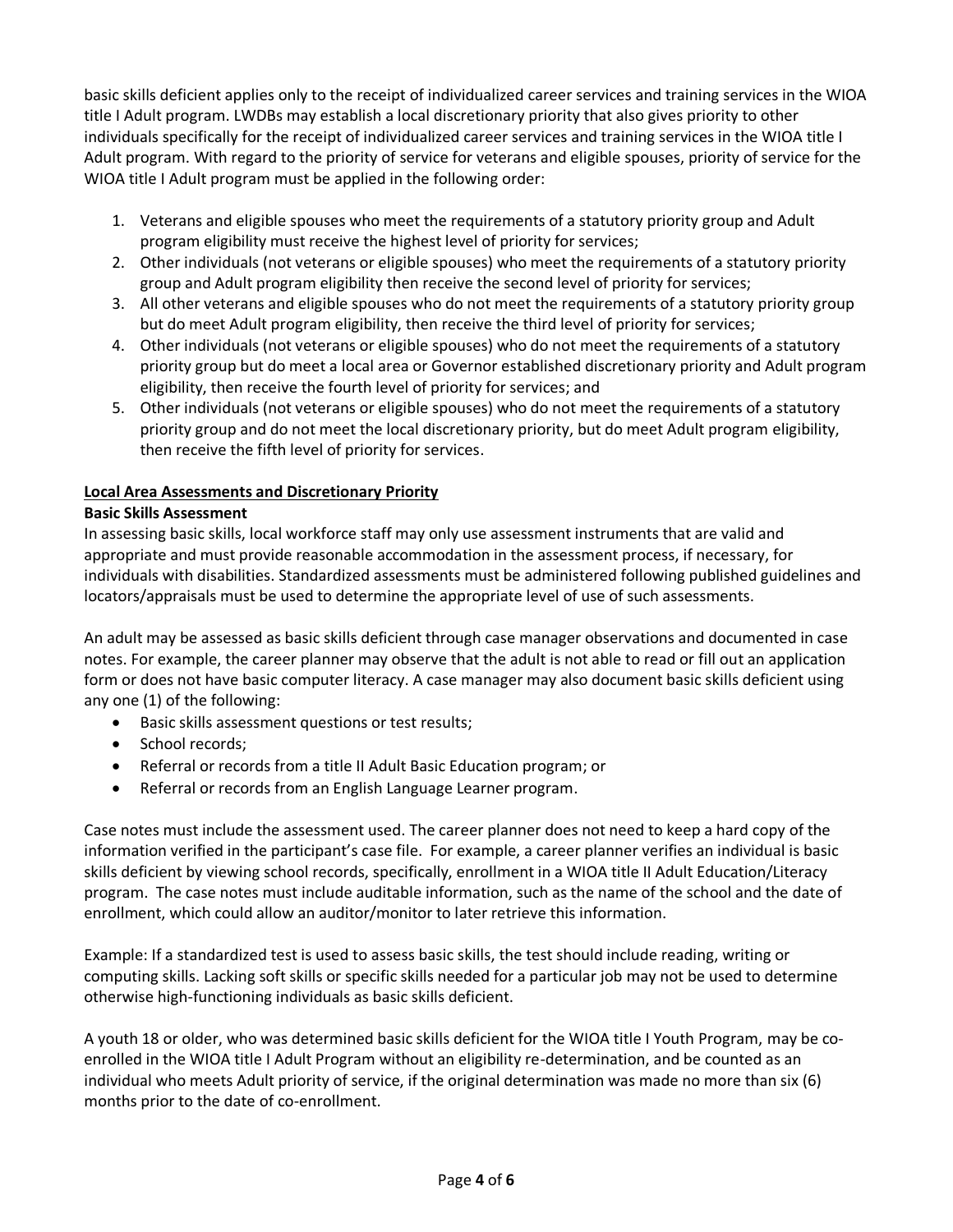Local policy may further define the criteria that will be used to identify and document basic skills deficient individuals.

A youth 18 or older, who was determined low-income for the WIOA title I Youth Program, may be co-enrolled in the WIOA title I Adult Program without an eligibility re-determination, and be counted as an individual who meets Adult priority of service, if the original determination was made no more than six (6) months prior to the date of co-enrollment.

## **Local Discretionary Priority**

A LWDB may also identify a new priority of service category if it is consistent with the intent of the Adult priority to serve individuals with barriers to employment. For example, a local area may add a discretionary priority to serve individuals with a disability. As a discretionary focus of this type is not a statutorily mandated priority in the law, veterans, eligible spouses and the WIOA statutory priority groups must still receive the highest priority in local areas that set a local discretionary priority. Local discretionary groups receive fourth priority of service and must not affect the statutory priorities for the WIOA Adult or Veteran priority populations as detailed in TEGL 7-20, page 5.

A discretionary priority must be identified in local policy and in the local workforce development area's local plan, including data to support the need of the discretionary priority and how the priority will be documented and implemented.

## **Local Policy Requirements**

Local workforce areas are required to have Adult priority of service policies and procedures in place that include the following:

- Local procedures for determining priority during the eligibility process and enrollment;
- What criteria and procedures will be used to assess priority for basic skills deficient individuals;
- Any local discretionary priorities that will be established in addition to the three (3) statutory priority groups, the data to support the need for the local priority, and the documentation that will be required from an individual for the local priority; and
- Local procedures for internal monitoring of the goal to serve a minimum of 50.1% of Adult participants from the priority targeted groups.

### **Supporting Information and References**

- Workforce Innovation and Opportunity Act of 2014 (WIOA or Opportunity Act), Public Law (Pub. L.) 113- 128, enacted July 22, 2014
- Training and Employment Guidance Letter (TEGL) No. 07-20, Effective Implementation of Priority of Service Provisions for Most in Need Individuals in the Workforce Innovation and Opportunity Act (WIOA) Adult Program
- Training and Employment Guidance Letter (TEGL) No. 26-13, Impact of the U.S. Supreme Court's Decision in United States vs Windsor on Eligibility and Services Provided Under Workforce Grants Administered by the Employment and Training Administration
- Training and Employment Guidance Letter (TEGL) No. 3-15, Guidance on Services Provided through the Adult and Dislocated Worker Program under the Workforce Innovation and Opportunity Act (WIOA or Opportunity Act) and Wagner Peyser, as Amended by WIOA, and Guidance for the Transition to WIOA **Services**
- Training and Employment Guidance Letter (TEGL) No. 06-14, Program Year (PY) 2013/Fiscal Year (FY) 2014 Data Validation and Performance Reporting Requirements and Associated Timelines